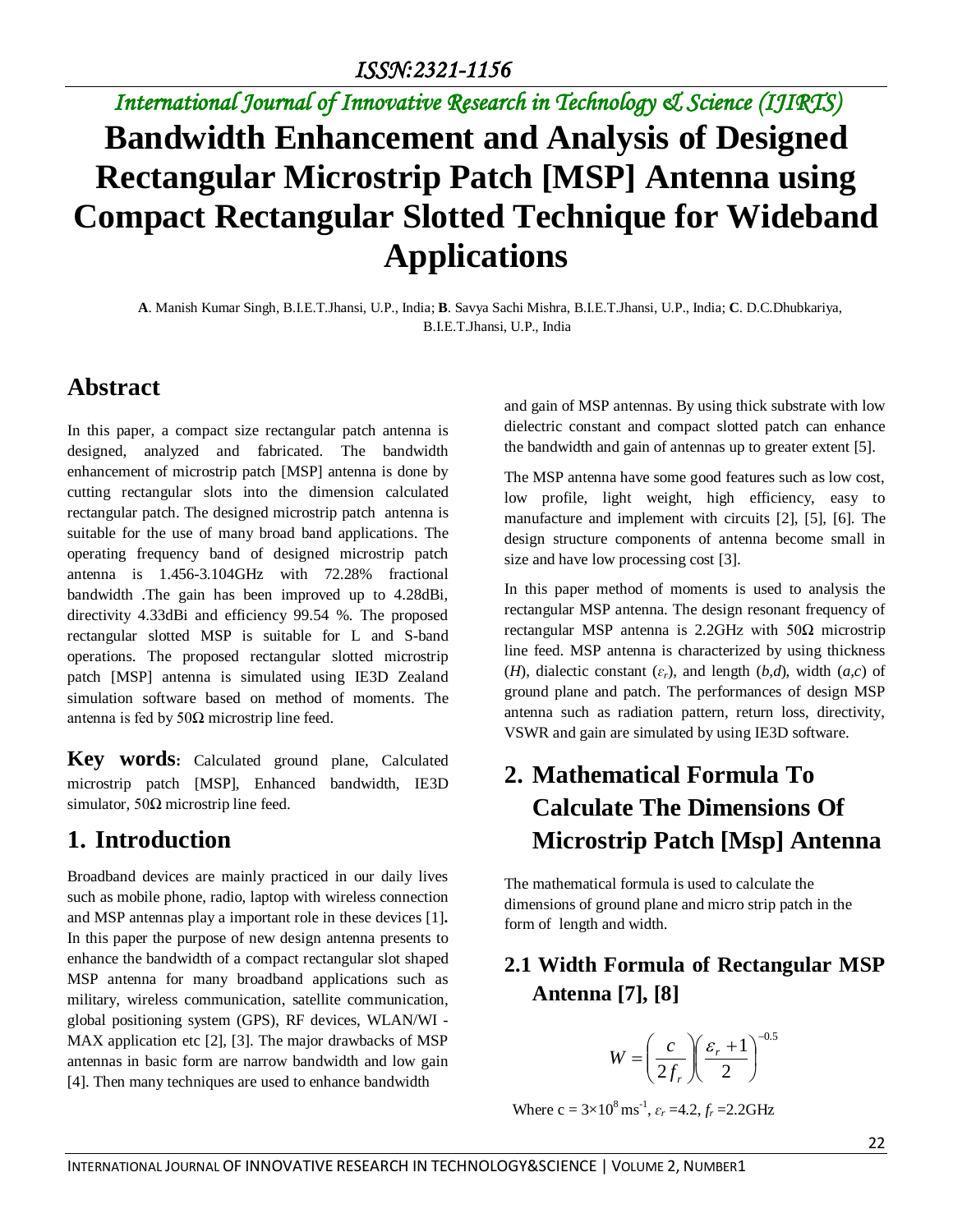### *ISSN:2321-1156*

*International Journal of Innovative Research in Technology & Science (IJIRTS)*

**2.2 Formula of Effective Dielectric Constant [8], [9]**

$$
\varepsilon_{\text{eff}} = \left(\frac{\varepsilon_r + 1}{2}\right) + \left(\frac{\varepsilon_r - 1}{2}\right) \left(1 + \frac{12W}{H}\right)^{-0.5}
$$
  
H=1.6mm

**2.3 Formula of Length Extension of Antenna [7], [8]**

$$
\Delta L = .412 H \left( \frac{\varepsilon_{\text{eff}} + .3}{\varepsilon_{\text{eff}} - .258} \right) \left( \frac{W}{H} \right) + .264
$$

**2.4Length Formula of Rectangular MSP Antenna [10], [14]**

$$
L = \left(\frac{c}{2f_r\sqrt{\varepsilon_{\text{eff}}}}\right) - 2\Delta L
$$

**2.5Length and Width Formula of the Ground Plane of Antenna [3], [7]** 

$$
L_g = L + 6H
$$
  

$$
W_g = W + 6H
$$

### **3. Antenna Design Specification**

Calculated dimensions of ground plane is constructed by using resonant frequency  $(f_r)$ , dielectric constant  $(\varepsilon_r)$ , substrate thickness (*H*) and loss tangent (*tan* δ) and 50Ωmicrostrip line feed is fed into patch. Calculated dimensions are obtained by formula and compact rectangular slotting is done on the rectangular patch.

| <b>Table 1:</b> Antenna Design Specifications |  |  |
|-----------------------------------------------|--|--|
|-----------------------------------------------|--|--|

| Sr.<br>no. | Antenna Parameter          | Data      |
|------------|----------------------------|-----------|
|            | Resonant frequency $(f_t)$ | $2.2$ GHz |

| 2. | Substrate thickness $(H)$             | 1.6 <sub>mm</sub> |
|----|---------------------------------------|-------------------|
| 3. | Dielectric constant $(\varepsilon_r)$ | 4.2               |
|    | Loss Tangent (tan $\delta$ )          | .0013             |

### **4. Antenna Design Procedure**

Using the above equations and geometrical parameters, dimensions of antenna is calculated. In the design of antennas first calculate the dimensions of ground plane and patch then antenna is constructed by using dimensions after that slots cut into the microstrip patch.

| S.No. | <b>Parameters</b>      | <b>Value</b>   |
|-------|------------------------|----------------|
| 1.    | Ground plane width, a  | 51.1           |
| 2.    | Ground plane length, b | 40.6           |
| 3.    | Patch width, c         | 41.5           |
| 4.    | Patch length, d        | 31             |
| 5.    | e                      | 19             |
| 6.    | f                      | 18.4           |
| 7.    | g                      | 16.8           |
| 8.    | $\mathbf h$            | $\overline{7}$ |
| 9.    | i                      | 7.2            |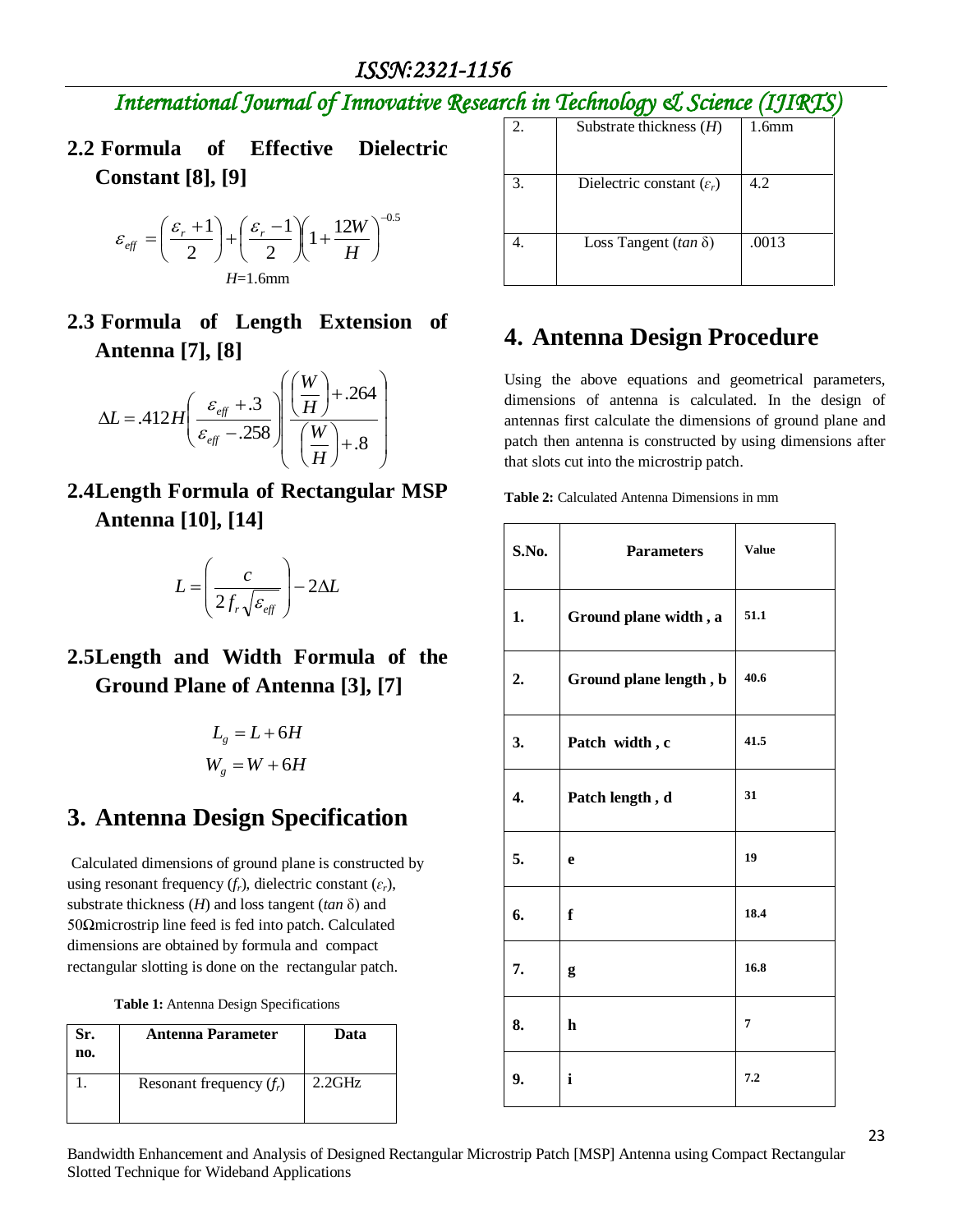*ISSN:2321-1156* 

## *International Journal of Innovative Research in Technology & Science (IJIRTS)*

| 10. | J | 9.7  |
|-----|---|------|
| 11. | k | 20.2 |

The calculated design of a compact rectangular slotted microstrip patch antenna is shown in Figure 1.



**Figure 1:** Geometry of Proposed Antenna

## **5. Simulation Result And Discussion**

In Figure 2, The simulation performance of design MSP antenna is analyzed by using IE3D software at define resonant frequency of 2.2GHz and antenna successfully obtained 1.8GHz resonant frequency at peak point of return loss. The plotted graph of return loss Vs frequency is taken at the maximum frequency of 3.5GHz which is shown in Figure 2,The enhances bandwidth 1648MHz (72.28% fractional bandwidth) of design antenna is obtained at calculated resonant frequency of 1.78GHz.



**Figure 2:** Return Loss vs. Frequency Graph

In Figure 3, the plotted graph of Gain Vs Frequency shows the total field gain of the MSP antenna and obtain maximum gain of antenna is 4.275dBi at frequency 2.95GHz.



**Figure 3:** Gain vs. Frequency Plot

In Figure 4, the plotted graph of Efficiency Vs Frequency represents radiating efficiency and antenna efficiency. The obtain antenna efficiency in percentage is 99.54% at 1.78GHz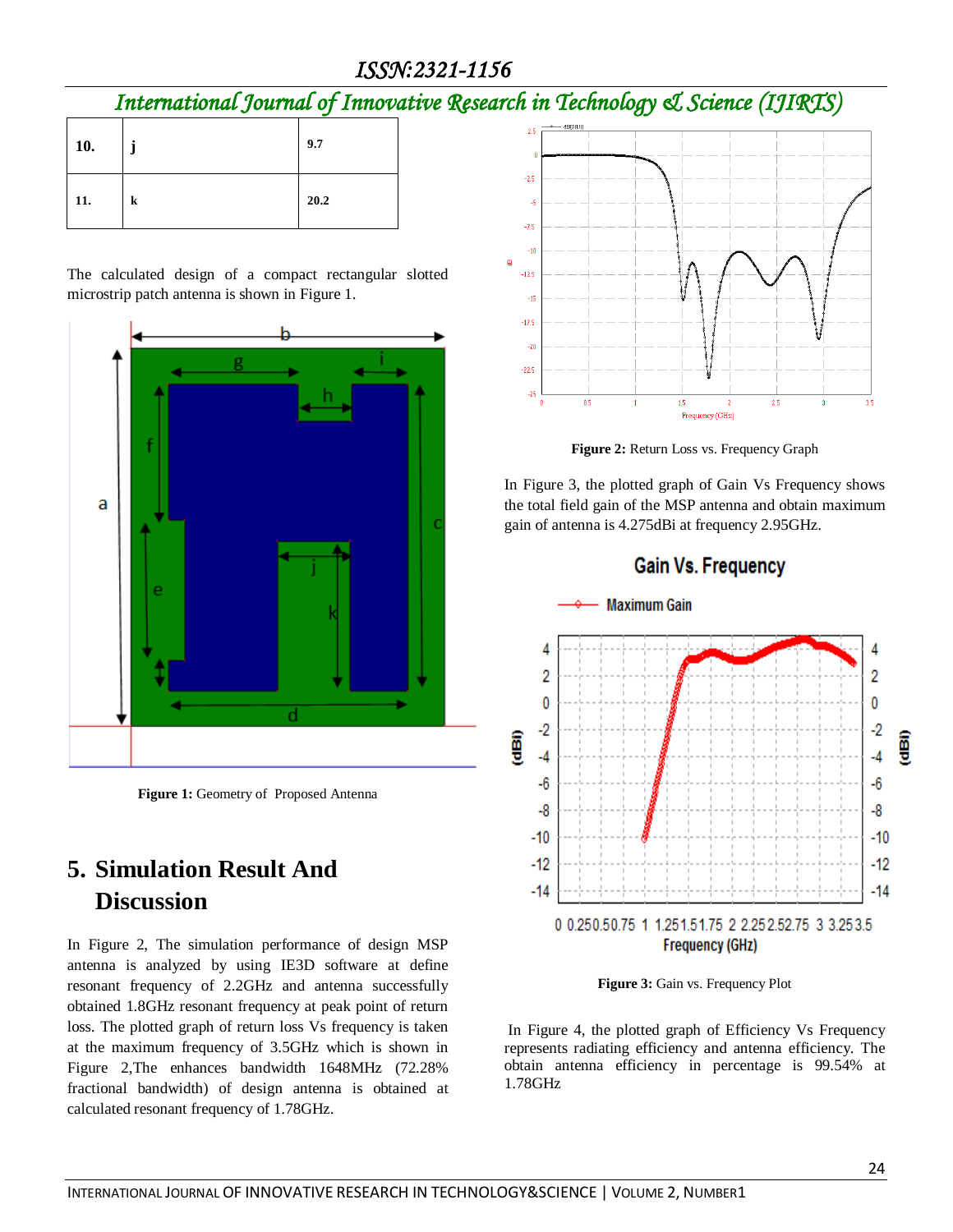# *International Journal of Innovative Research in Technology & Science (IJIRTS)*



**Figure 4:** Efficiency vs. Frequency Plot

In Figure 5, the plotted graph of VSWR Vs Frequency represents that the bandwidth of design antenna is useful or not. The obtain VSWR is 1.146 at resonant frequency of 1.78GHz.



**Figure 5:** VSWR vs. Frequency Plot

In Figure 6, the plotted graph of 2D radiation pattern of antenna represents radiating all power in one direction therefore design antenna has unidirectional radiation pattern. 2D radiation pattern of antenna is shown at resonant frequency 1.78GHz and phi=0(deg), phi=90(deg).



**Figure 6:** 2D Radiation Pattern of Antenna

In Figure 7, the plotted graph of total field Directivity Vs Frequency represents the ratio of radiation intensity in a given direction from the antenna to the radiation intensity averaged over all direction [11]. The obtain directivity of antenna is 4.327dBi at frequency 2.95GHz.



**Figure 7:** Directivity vs. Frequency Plot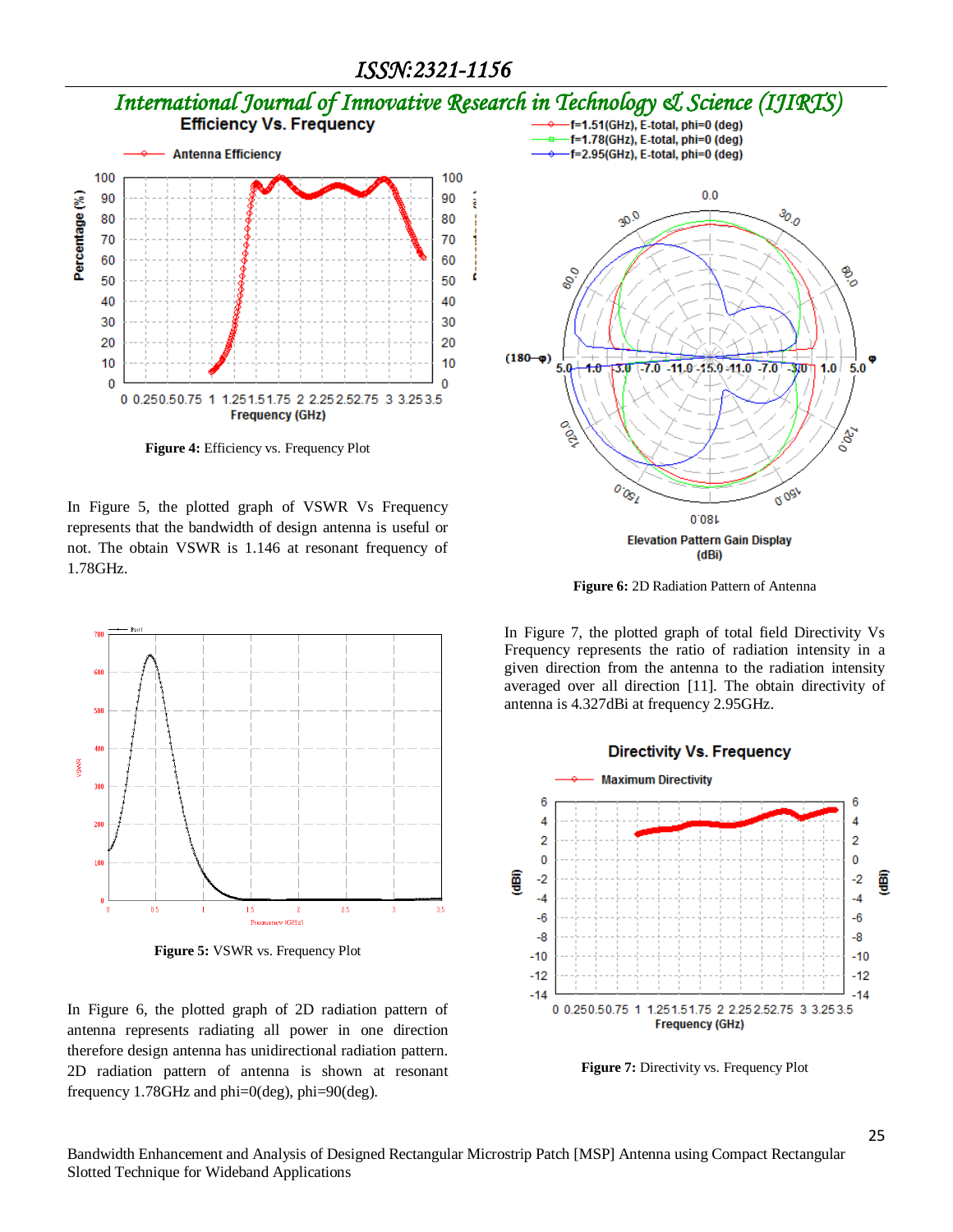### *ISSN:2321-1156*

### *International Journal of Innovative Research in Technology & Science (IJIRTS)*

In Figure 8, the plotted graph of Axial-Ratio Vs Frequency represents the ratio of the major axis to the minor axis of the polarization ellipse and the resulting pattern shows an oscillating pattern [15].



### **6. CONCLUSION**

In this paper a compact rectangular slotted rectangular microstrip patch [MSP] antenna with  $50\Omega$  microstrip line feed has been designed. The enhance bandwidth of design antenna is 1648MHz (72.28% fractional bandwidth), operating frequency range 1.456-3.104GHz and gain (4.275dBi), efficiency (99.54%), return loss (-23.37dBi) and VSWR (1.146) is obtained. The simulated result of design antenna shows good performance and thus can be used as various broadband applications such as missile, wireless, satellite, mobile communication, and military.

### **Acknowledgment**

The authors gratefully acknowledge the support to carry out this study and work from Electronic and Comm. Engineering department of Bundelkhand Institute of Engineering and Technology, Jhansi, Uttar Pradesh, India.

## **References**

- 1. Avisankar Roy, and Sunandan Bhunia. **Compact Broad Band Dual Frequency Slot Loaded Microstrip Patch antenna with Defecting Ground Plane for WI-MAX and WLAN**, IJSCE, ISSN: 2231-2307, Vol.1, Issue-6, January -2012.
- 2. D. Bhattacharya, and R. Prasanna. **Bandwidth Enrichment for Micro-strip Patch Antenna Using**

**Pendant Techniques**, IJER, ISSN: 2319-6890, Volume No.2, Issue No. 4, pp. 286-289, Aug. – 2013

- 3. Sukhbir Kumar, and Hitender Gupta. **Design and Study of Compact and Wideband Microstrip U-Slot Patch Antenna for WI- Max Application**, IOSR-JECE, ISSN: 2278-2834, Vol. 5, Issue 2, pp. 45-48, (Mar. – Apr. - 2013).
- 4. Karim A. Hamad. **Design and Enhancement Bandwidth of Rectangular Patch Antenna Using Single Trapezoidal Slot Technique**, ARPN-JEAC, ISSN: 1819-6608, Vol. 7, No. 3, March – 2012.
- 5. Parikshit Vasisht ,and Taruna Gautam. **Design of V-Slotted Trapezoidal Patch Antenna in WI-MAX Band Using Optimized Feed Location Method**, IJETAE, ISSN: 2250-2459, Vol. 2, Issue 6, June - 2012.
- 6. D. Pavithra, and K .R. Dharani. **A Design of H-Shape Microstrip Patch Antenna for WLAN Applications**, IJESI, ISSN: 2319-6734, Vol. 2, pp.71-74, Issue 6, June - 2013.
- 7. Constantine A., Balanis. **Antenna Theory, Analysis and Design**, John Wiley & Sons, Inc., Hoboken, New Jersey, 2005.
- 8. T. Jayanthy, M. Sugadev, J. Mohamed Ismaeel, and G. Jegan. **Design and Simulation of Microstrip M-Patch Antenna with Double Layer**, IEEE Trans. AP- 978-1- 4244-2690-4444, 2008.
- 9. Parminder Singh, Anjali Chandel, and Divya Naina. **Bandwidth Enhancement of Probe Fed Microstrip Patch Antenna**, IJECCT, ISSN: 2249-7838, Vol. 3, Issue 1, January - 2013.
- 10. Mohammad Tariqul Islam, Mohammed Nazmus Shakib, Norbahiah Misran, and Baharudin Yatim. **Analysis of Broadband Slotted Microstrip Patch Antenna**, IEEE Trans. AP-1-4244-2136, 2008.
- 11. Prabhaker Singh, G.S. Tripathi, and Amit Kumar Gupta. **Design of Small Size Extended T-Shaped Patch Microstrip Antenna**, VSRD International Journals, e-ISSN: 2231-3346, p-ISSN: 2319-2232, Vol. No 3, 1 January-2013.
- 12. Chuan-Ling Hu, Chang-Fa Yang and Shun-Tian Lin. **A Compact Inverted-F Antenna to be Embedded in Ultra-thin Laptop Computer for LTE/WWAN/WI-MAX/WLAN Applications**, IEEE Trans. AP-S/USRT, 978-1-4244-9561, 2011.
- 13. C. L. Mak, K. M. Luk, K. F. Lee, and Y. L. Chow. **Experimental Study of Microstrip Patch Antenna with an L-Shaped Probe**, IEEE Trans. AP-48(2000)777-783.
- 14. D. Bhattacharya, and R. Prasanna. **Bandwidth Enrichment for Micro-strip Patch Antenna Using Pendant Techniques**, IJER, ISSN: 2319-6890, Volume No.2, Issue No. 4, pp. 286-289, Aug. – 2013.